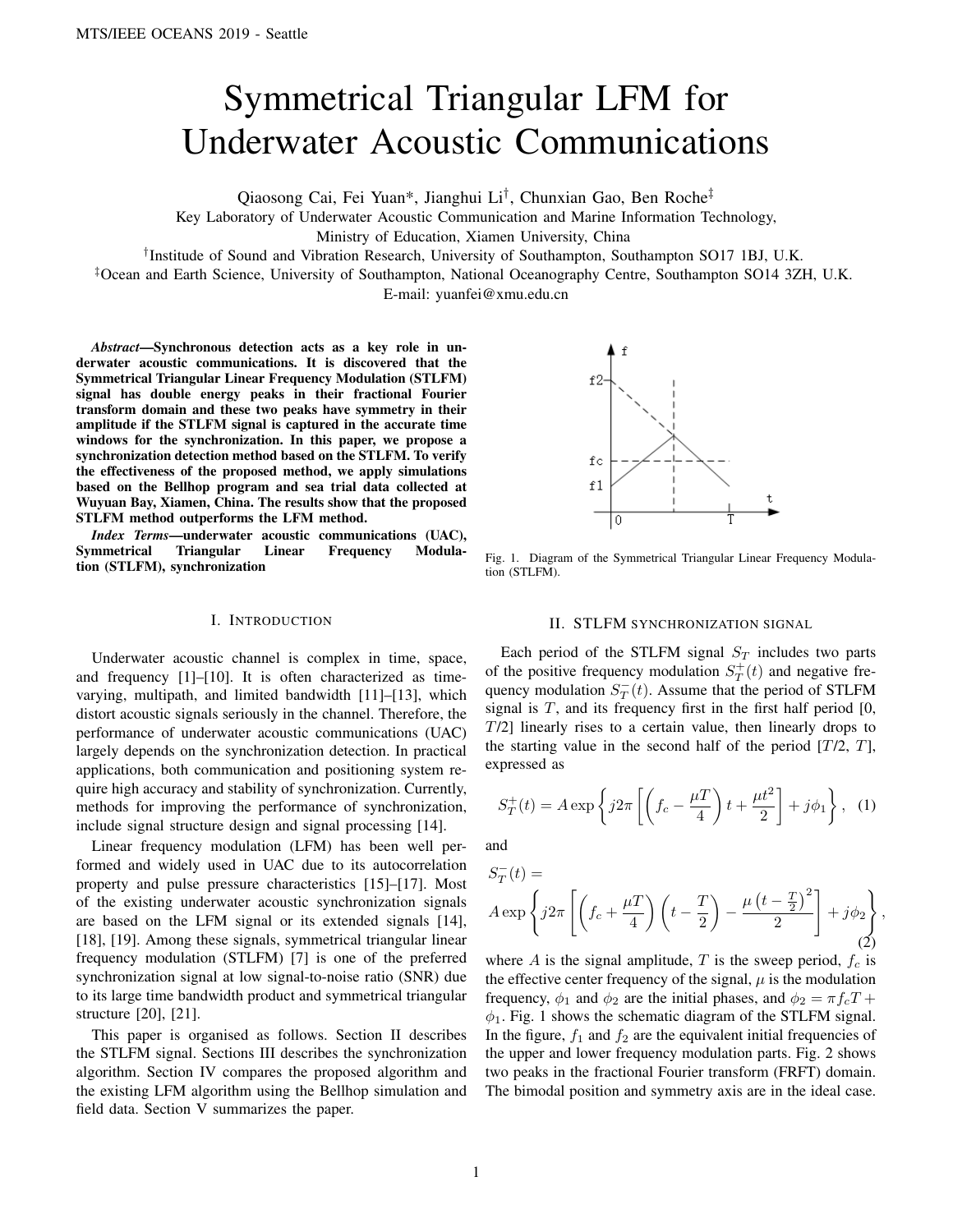

Fig. 2. STLFM in the fractional Fourier transform (FRFT) domain.

Using FRFT for the signal and supposing the upper Frequency Modulation (FM) transformation, the peaks position  $\mu_1$  and  $\mu_2$  can be given by

$$
\mu_1 = \left(f_c - \frac{\mu T}{4}\right) \sin \alpha,\tag{3}
$$

$$
\mu_2 = \left(f_c + \frac{3\mu T}{4}\right)\sin\left(-\alpha\right),\tag{4}
$$

where  $\alpha$  is the angle, and  $f_c$  is the center frequency. The position of the peaks is related to the starting frequency and FRFT transformation angle, use Eq.(3) minus Eq.(4), we obtain

$$
|\mu_2 - \mu_1| = \left(2f_c + \frac{\mu T}{2}\right)\sin\alpha = 2F\sin\alpha,\qquad(5)
$$

where  $F$  is the maximum frequency within the bandwidth. It can be seen that the STLFM obtains two peaks with different positions through FRFT transformation, and the spacing between the two peaks is related to its maximum frequency and the current FRFT transformation angle. Considering the time delay and the frequency shift caused by the complex channel, with the delay and the frequency characteristics of FRFT, the peaks position  $\mu_{1r}$  and  $\mu_{2r}$  can be given by

$$
\mu_{1r} = \mu_1 - \tau \cos \alpha - \varepsilon \sin \alpha, \tag{6}
$$

$$
\mu_{2r} = \mu_2 - \tau \cos(-\alpha) - \varepsilon \sin(-\alpha), \tag{7}
$$

where  $\tau$  is the time delay, and  $\varepsilon$  is the frequency shift. Thus, when the received signal is delayed, the symmetry axis position is offset, which has a certain relationship with  $\tau$ .

## III. SYNCHRONIZATION ALGORITHM

The STLFM synchronization algorithm can be obtained based on the symmetry axis. Such synchronization algorithms incorporates two steps: synchronization capture, and synchronization tracking.

## *A. Synchronization capture based on symmetry axis correction*

To achieve synchronization capture, we first make a correction to pull the signal and FRFT transform window to a relatively close position. It avoids too much peak attenuation of the direct path signal and reduces the amount of computation for subsequent synchronization processing. Then, the effects of Doppler spread are compensated for achieving better FRFT spike.

According to Eq.(6) and Eq.(7), the symmetry axis positions of the double peaks are:

$$
\frac{(\mu_{2r} + \mu_{1r})}{2} = \frac{(\mu_{2r} + \mu_{1r})}{2} - \tau \cos \alpha, \tag{8}
$$

where  $\mu_{1r}$  and  $\mu_{2r}$  represent the bimodal positions affected by the delay.

As discussed above, the symmetry axis is affected by  $\tau$ rather than  $\varepsilon$ . The  $\varepsilon$  has been offset by the Doppler shift of upper and lower FM. The symmetry axis of the initial FRFT result of the received signal is subtracted from the original symmetry axis parameter to obtain the delay  $\tau$ . Then the  $\tau$ can be given by

$$
\tau = \frac{\left[\frac{(\mu_{2r} + \mu_{1r})}{2} - \frac{(\mu_{2} + \mu_{1})}{2}\right]}{\cos \alpha}.
$$
\n(9)

The position of the synchronization window can be corrected by  $\tau$ . Supposing the Doppler factor of the existing Doppler spread is  $D$ , and the maximum frequency becomes DF. Since the Doppler spread has little effect on the optimal order, the original order FRFT transform does not lose its energy focusing characteristics. The FRFT bimodal spacing after Doppler expansion is

$$
|\mu_{2\varepsilon} - \mu_{1\varepsilon}| = 2DF \sin \alpha, \qquad (10)
$$

where  $\mu_{1\varepsilon}$  and  $\mu_{2\varepsilon}$  represent the bimodal positions affected by Doppler. The Doppler factor  $D$  is found by Eq.(5) and Eq.(10) to adjust the optimal FRFT transformation order to

$$
p' = -\frac{2}{\pi}\arccot D^2\mu.
$$
 (11)

It also adjusts the FRFT transform window length to the  $T/D$ of the current STLFM cycle length.

# *B. Synchronization tracking based on peak difference correction*

After the symmetry axis is corrected, there will still be energy overflow due to the small difference of the synchronization position. At this time, the double peak of the FRFT domain will have a high and low difference, and the synchronization tracking loop can be used to accurately track the signal. The synchronization tracking loop is a closedloop processing structure for the purpose of "locking the bimodal amplitude difference below the preset threshold", and estimating the synchronization deviation by the bimodal amplitude difference, without setting an absolute threshold.

The closed loop synchronization tracking procession is shown in the Fig. 3. Step A performs an order-corrected FRFT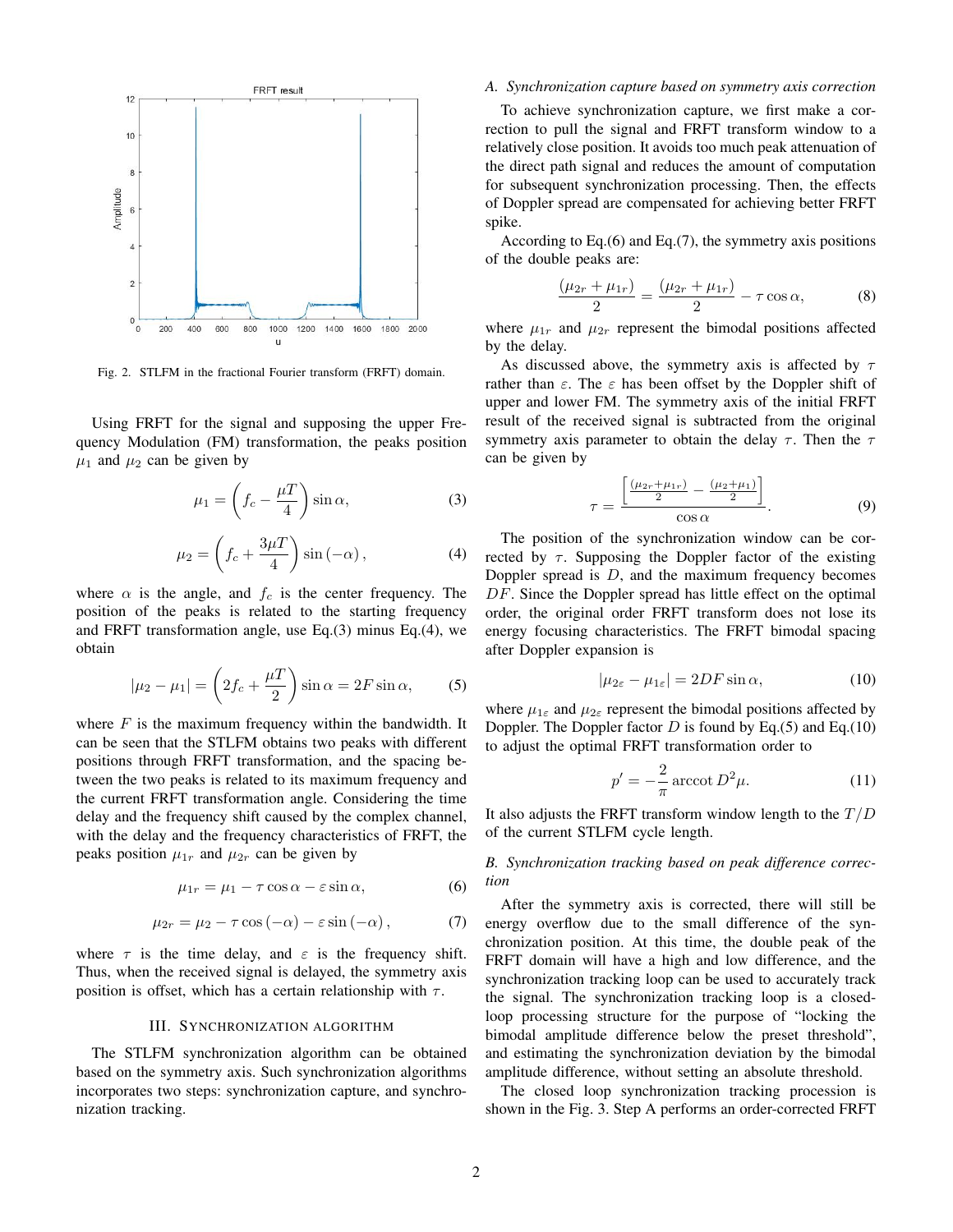transform on the signal after the symmetric axis synchronization correction, and takes the double peak maximum value  $|R_{m1}|^2$ ,  $|R_{m2}|^2$ . Then we calculate the threshold R. If R is greater than the preset value  $m$ , the synchronization window moves  $\tau$  ( $\tau = T/f_s$ , T is the STLFM signal period, and  $F_s$ is the sampling rate), and repeats the first step to perform the next synchronization tracking procession until  $R$  is less than the preset value  $m$ , which indicates that the peak amplitude difference has been controlled within an acceptable range. At this time, the FRFT bimodal amplitudes are nearly equal, meaning that the synchronization is successful.



Fig. 3. Block diagram of synchronous tracking process.

## IV. NUMERICAL RESULTS

We compare and verify the LFM synchronization algorithm based on a single peak position in FRFT domain with the proposed STLFM synchronization algorithm. The frequency range of LFM and STLFM signal is from 20 kHz to 30 kHz, the duration is 20 ms, and the system sampling rate is 100 kHz.

The algorithm is tested for several times. The error between the synchronization position and the ideal value (synchronization error) obtained by each test is statistically analysed in terms of histogram and error distribution probability. Then, the performance of the LFM synchronization algorithm and the STLFM synchronization algorithm are compared. The histogram form highlights the stability of the synchronization of the two algorithms, and the error distribution probability can directly reflect the difference in synchronization accuracy between the two algorithms.

#### *A. Bellhop simulation*

In Bellhop simulation, the transmission distance is 1000 m, and the transducer depth is 10 m. As shown in Fig. 4(a), the channel has 6-path impulse response. Fig. 4(b) shows the amplitude of the received signal which is significantly jittery in the time-domain.

The synchronization errors of the two algorithms are counted as shown in TABLE I. The mean square error (MSE) reflects the stability of synchronization. The MSE of the STLFM synchronization algorithm in this paper is reduced to 1/20 of the LFM synchronization algorithm.

As shown in Fig. 5, the synchronization errors of the STLFM algorithm is concentrated in [-0.01,0.01] while the LFM is concentrated in [-0.03,0.03]. Therefore, the STLFM algorithm is relatively more stable. As shown in Fig. 6, most of the synchronization error of the LFM algorithm are uniformly



Fig. 4. Bellhop multipath model and received signals.



Fig. 5. Synchronization error histogram.

TABLE I MSE STATISTICS OF BELLHOP MODEL AND WUYUANWAN CHANNEL

| $MSE(ms^2)$<br>Algorithm | Bellhop model | Wuyuanwan channel |
|--------------------------|---------------|-------------------|
| LFM.                     | 2.4195e-04    | 2.3001e-03        |
| STI FM                   | 1.2750e-05    | 4.1001e-04        |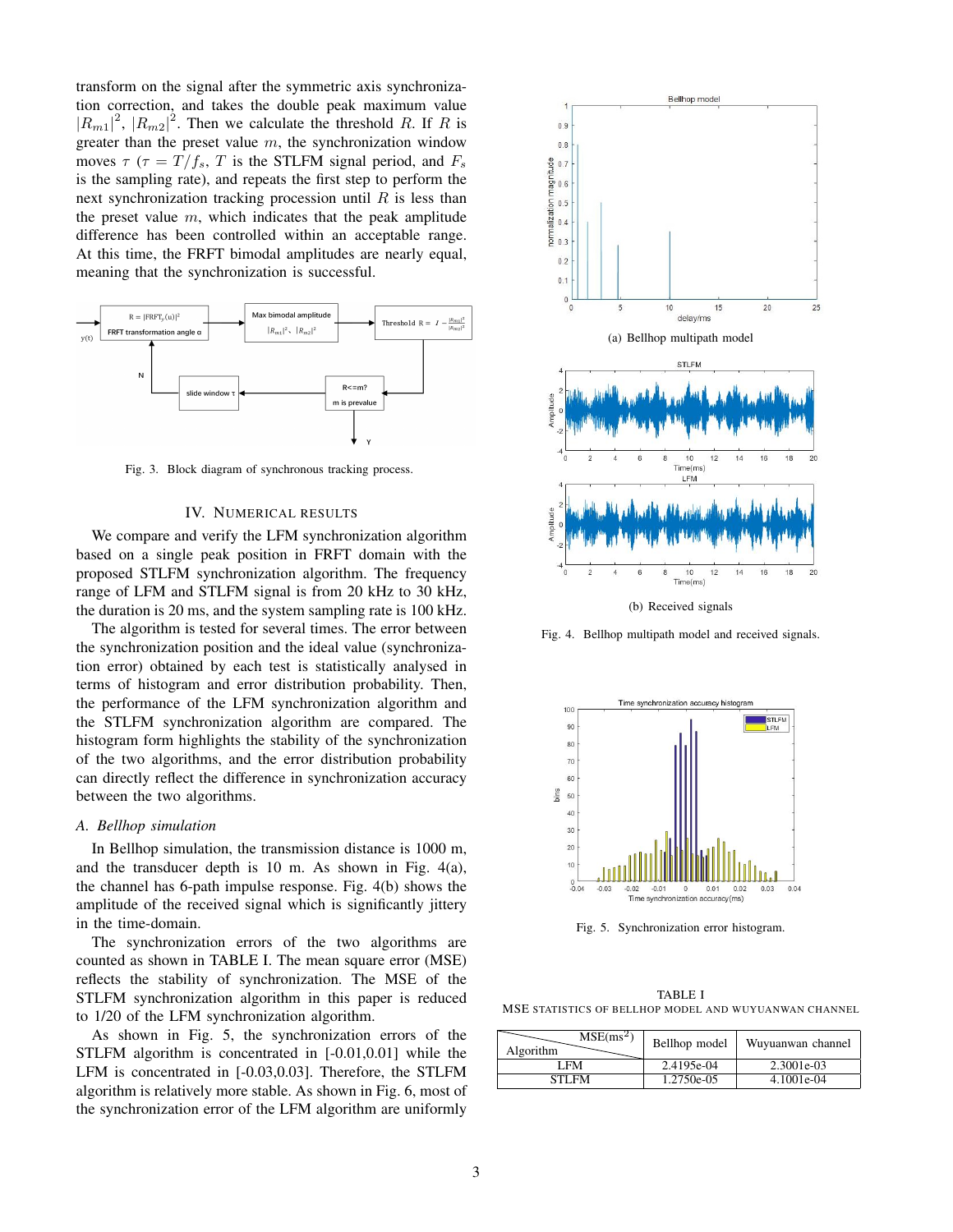

Fig. 6. Error distribution probability.



Fig. 7. Multipath channel and received signals collected in Wuyuan Bay, Xiamen, China [7].

distributed in the range of 0.04 ms, only 42% of them are in the range of 0.01 ms. While the synchronization errors of the STLFM algorithm are mostly in the range of 0.01 ms, and about 86% of them are in the range of 0.005 ms. Therefore, the synchronization performance of STLFM algorithm is better than that of the LFM.

## *B. Field channel experiment*

Further comparison of LFM and STLFM synchronization algorithms is performed in Wuyuan Bay, Xiamen, China. The test scenario is shown in Fig. 7(a). The signal was transmitted at point A and was received at point D. Fig. 7(b) shows a three-dimensional (3-D) multipath diagram during the test. The X-axis is the multipath delay, the Y-axis is the time, and the Z-axis is the normalized channel impulse response. Fig. 7(c) shows the time domain waveform of the received signal with large distortion. Fig. 7(d) shows the time-frequency spectrum, which indicates that the received signal suffers from significant multipath and background noise.

Fig. 8 shows the synchronization error histogram distribution of the actual underwater channel which is more dis-



Fig. 8. Synchronization error histogram



Fig. 9. Error distribution probability

persed than the Bellhop simulation channel. Despite this, the synchronization error of the STLFM algorithm is obviously concentrated in a smaller range of [0.065,0.036], while the LFM algorithm is concentrated in [-0.12,0.07], which indicates its anti-multipath performance.

The MSE of the synchronization algorithm is reduced to 1/5 of the LFM synchronization algorithm. As shown in Fig. 9, most of the synchronization errors of the LFM algorithm are uniformly distributed in the range of 0.12 ms, only 69% of them are in the range of 0.03 ms. While the synchronization errors of the proposed STLFM algorithm are mostly in the range of 0.06 ms, about 99% of them are in the range of 0.03 ms.

## V. CONCLUSION

In this paper, symmetrical triangular linear frequency modulation (STLFM) is used as the synchronization signal of underwater acoustic communications. Using the symmetry of STLFM in time domain and FRFT domain to realize synchronization tracking. Compared to the LFM synchronous acquisition and tracking method, the use of STLFM's bimodal relative relationship on the FRFT domain translates